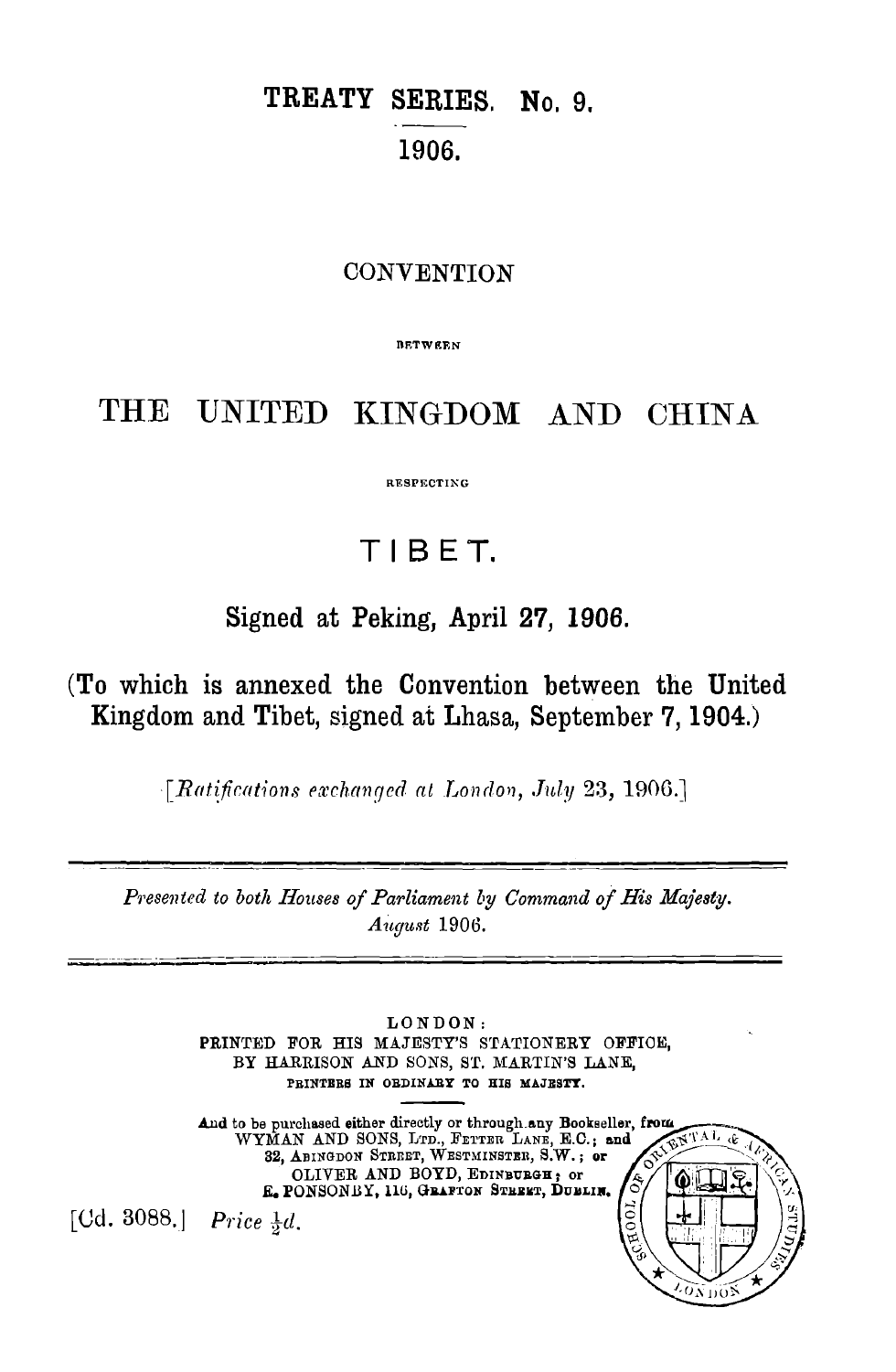## CONVENTION BETWEEN THE UNITED KING-DOM AND CHINA HESPECTIXG TIBET.

*Signed at Peking, April 27, 1906.* 

### (TO WHICH IS ANNEXED THE CONVENTION BETWEEN THE UNITED KINGDOM AND TIBET, SIGNED AT LHASA, **SEPTEMBER 7, 1904.)**

[Ratifications exchanged at London July 23, 1906.]

[Sianed also in Chinese.]

WHEREAS His Majesty the King of Great Britain and Ireland and of the British Dominions beyond the Seas, Emperor of India, and His Majesty the Emperor of China arc sincerely desirous to maintain and perpetuate the relations of friendship and good understanding which now exist between their respective Empires;

And whereas the refusal of Tibet to recognise the validity of or to carry into full eftect the provisions of the Anglo-Chinese Convention of March 17 1890 and Regulations of December 5th 1893 placed the British Government under the necessity of taking steps to secure their rights and interests under the said Convention and Regulations;

And whereas a Convention of ten articles was signed at Lhasa on September 7th 1904 on behalf of Great Britain and Tibet, and was ratified by the Viceroy and Governor-General of India on behalf of Great Britain on November 11th, 1904, a declaration on behalf of Great Britain modifying its terms under certain conditions being appended thereto ;

His Britannic Majesty and His Majesty the Emperor of China have resolved to conclude a Convention on this subject and have for this purpose named Plenipotentiaries, that is to say :—

His Majesty the King of Great Britain and Ireland :

Sir Ernest Mason Satow, Knight Grand Cross of the Most Distinguished Order of Saint Michael and Saint George, His said Majesty's Envoy Extraordinary and Minister Plenipotentiary to His Majesty the Emperor of China;

and His Majesty the Emperor of China :

His Excellency Tong Shoa-yi, His said Majesty's High Commissioner Plenipotentiary and a Vice-President of the Board of Foreign Affairs ;

who having communicated to each other their respective full powers and finding them to be in good and true form have agreed upon and concluded the following Convention in six articles: $-$ 

[67]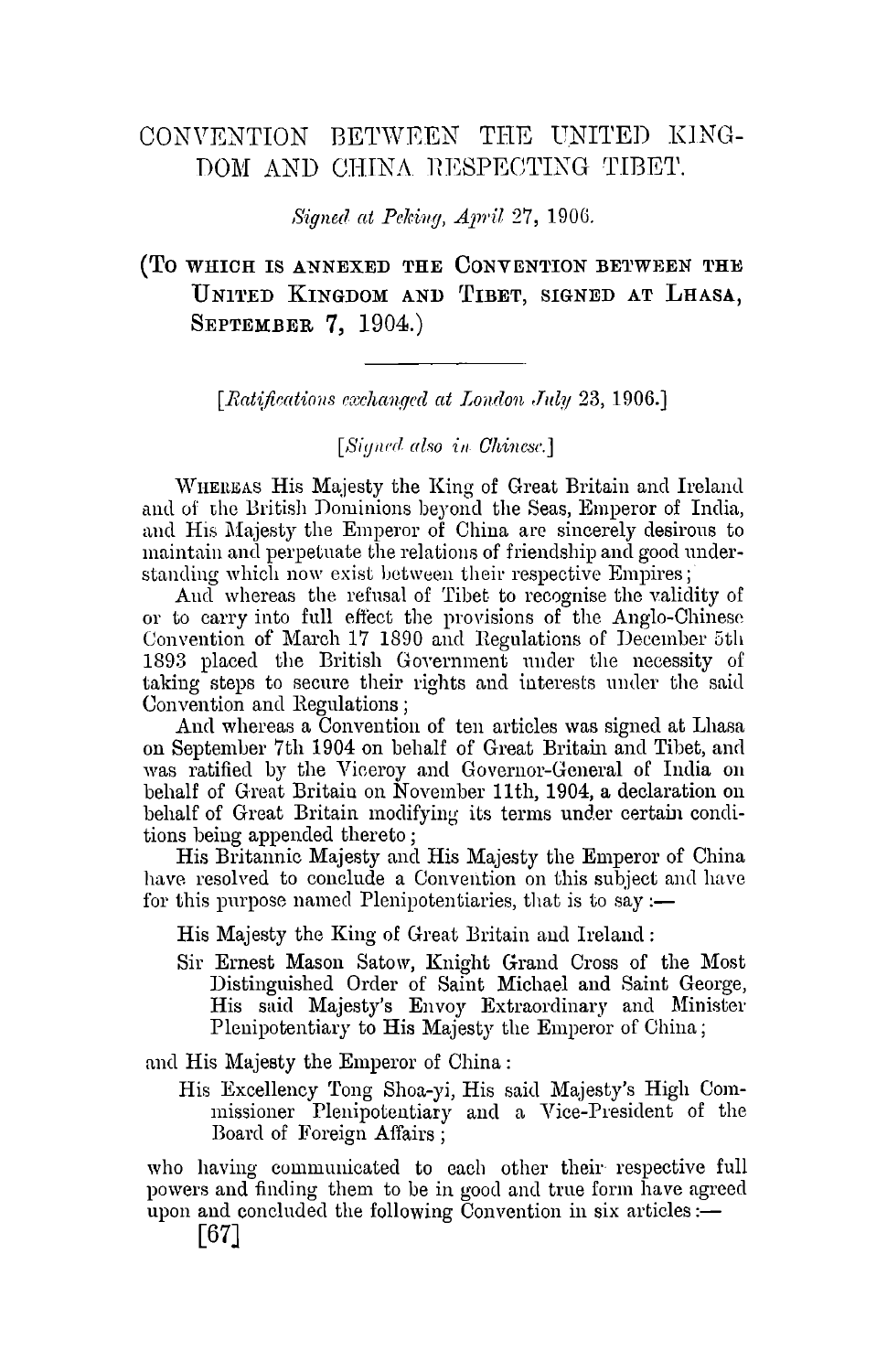The Convention concluded on September 7th 1904 by Great Britain and Tibet, the texts of which in English and Chinese are attached to the present Convention as an annexe, is hereby confirmed, subject to the modification stated in the declaration appended thereto, and both of the High Contracting Parties engage to take at all times such steps ns may be necessary to secure the due fulfilment of the terms specified therein.

#### AHTICLE II.

The Government of Great Britain engages not to annex Tibetan territory or to interfere in the administration of Tibet. The Government of China also undertakes not to permit any other foreign State to interfere with the territory or internal administration of Tibet.

#### ARTICLE III.

The concessions which are mentioned in Article  $9(d)$  of the Convention concluded on September 7th 1904 by Great Britain and Tibet are denied to any state or to the subject of any state other than China, but it has been arranged with China that at Lhe trade marts specified in Article 2 of the aforesaid Convention Great Britain shall be entitled to lay down telegraph lines connccting with India.

#### ARTICLE lV.

The provisions of the Anglo-Chinese Convention of 1890 and Regulations of 1893 shall, subject to the terms of this present Convention and annexe thereto, remain in full force.

#### .ARTICLE V.

The English and Chinese texts of the present Convention have been carefully compared and found to correspond but in the event of there being any difference of meaning between them the English text shall be authoritative.

#### ARTICLE **VJ.**

This Convention shall be ratified by the Sovereigns of both countries aml ratifications shall be exchanged at London within three months after the date of signature by the Plenipotentiaries of both Powers.

In token whereof the respective Plenipotentiaries have signed and sealed this Convention, four copies in English and four in Chinese.

ź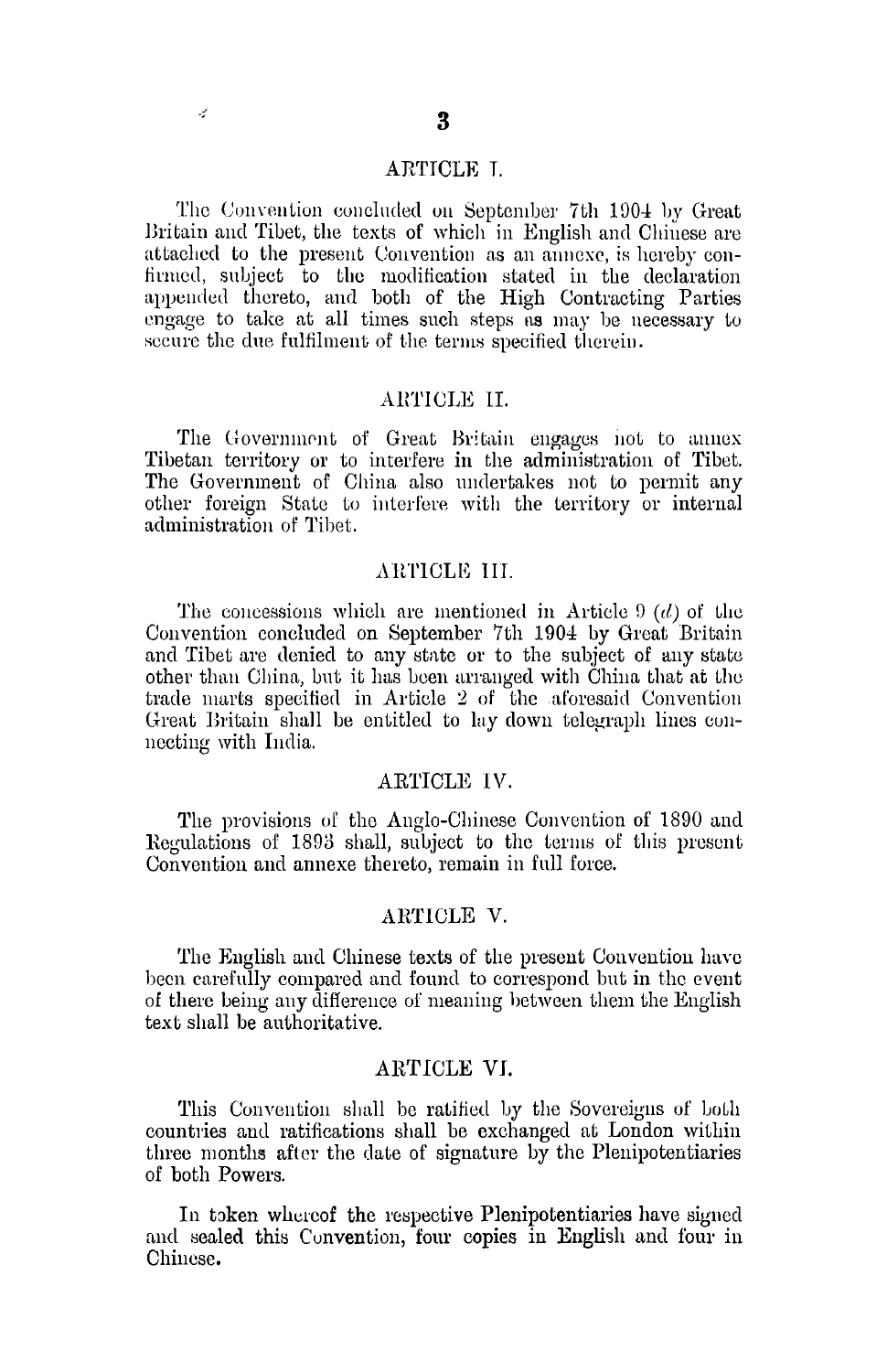Done at Peking this twenty-seventh day of April, one thousand nine hundred and six, being the fonrth day of the fourth month of the thirty-second year of the reign of Kuang-hsii.

(L.S.) ERNEST SATOW.

(Signature and Seal of the Chinese Plenipotentiary.)

 $\frac{3}{2}$ 

#### ANNEX.

Convention between the Governments of Great Britain and Tibet signed at Lhasa on the 7th September 1904.

Declaration signed by His Excellency the Viceroy and Governor-General of India on behalf of the British Government and appended to the ratified Convention of the 7th September 1904.

*Convention between the Governments of Great Britain and Tibet.* 

*[Signed rdso in Chinese.]* 

Whereas doubts and difficulties have arisen as to the meaning and validity of the Anglo-Chinese Convention of 1890, and the Trade Regulations of 1893, and as to the liabilities of the Tibetan Government under these agreements; and Whereas recent occurrences have tended towards a disturbance of the relations of friendsbip and good understanding which have existed between the British Government and the Govemment of Tibet ; and Whereas it is desirable to restore peace and amicable relations, and to resolve and determine the doubts aud difficulties as aforesaid, the said Governments have resolved to conclude a Convention with these objects, and the following articles have been agreed upon by Colonel F. E. Younghusband, C.I.E., in virtue of full powers vested in him by His Britannic Majesty's Government and on behalf of that said Government, and Lo-Sang Gyal-Tsen, the Ga-den Ti-Rimpoche, and the representatives of the Council, of the three monasteries, Se-ra, Dre-pung and Ga-den, and of the ecclesiastical and lay officials of the National Assembly on behalf of the Government of Tibet.

The Government of Tibet engngcs to respect the Anglo-Chinese Convention of 1890 and to recognise the frontier between Sikkim and Tibet, as defined in Article I of the said Convention, and to erect boundary pillars accordingly.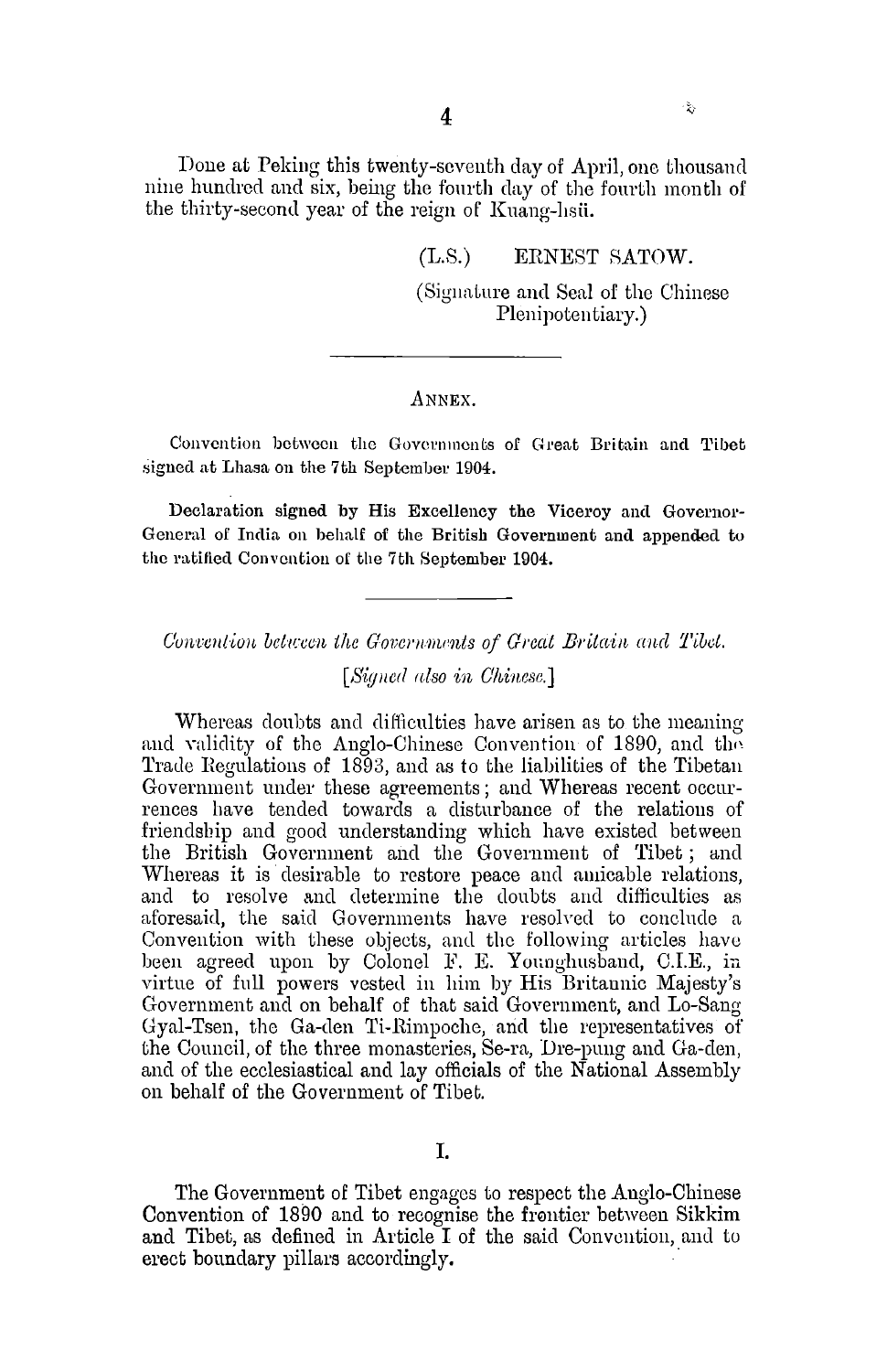The Tibetan Government undertakes to open forthwith trade marts to which all British and Tibetan suhjects shall have free right of access at Gyantse and Gartok, as well as at Yatung.

The Regulations applicable to the trade mart at Yatung, under the Anglo-Chinese Agreement of 1893, shall, subject to such amendments as may hereafter be agreed upon by common consent between the British and Tibetan Govenuneuts, apply to the marts above mentioned.

In addition to establishing trade marts at the places mentioned, the Tibetan Govemment undertakes to place no restrictions ou the trade by existing routes, and to consider the question of establishing fresh trade marts under similar conditions if development of trade requires it.

#### III.

The question of the amendment of the Regulations of 1893 is reserved for separate consideration, and the Tibetan Government undertakes to appoint fully authorized delegates to negotiate with representatives of the British Government as to the details of the amendments required.

#### IV.

The Tibetan Government undertakes to levy no dues of any kind other than those provided for in the tariff to be mutually agreed upon.

#### V.

The Tibetan Government undertake8 to keep the roads to Gyantse and Gartok from the frontier clear of all obstruction and in a state of repair suited to the needs of the trade, and to establish at Yatung, Gyantse, and Gartok, and at each of the other trade marts that may hereafter be established, a Tibetan Agent who shall receive from the British Agent appointed to watch over British trade at the marts in question any letter which the latter may desire to send to the Tibetan or to the Chinese authorities. The Tibetan Agent shall also be responsible for the due delivery of such communications and for the transmission of replies.

#### VI.

As an indemnity to the British Government for the expense incurred in the despatch of armed troops to Lhasa, to exact reparation for breaches of treaty obligations, and for the insults offered to and attacks upon the British Commissioner and his following and escort, the Tibetan Government engages to pay a sum of pounds five hundred thousand-equivalent to rupees seventy-five lakhs—to the British Government.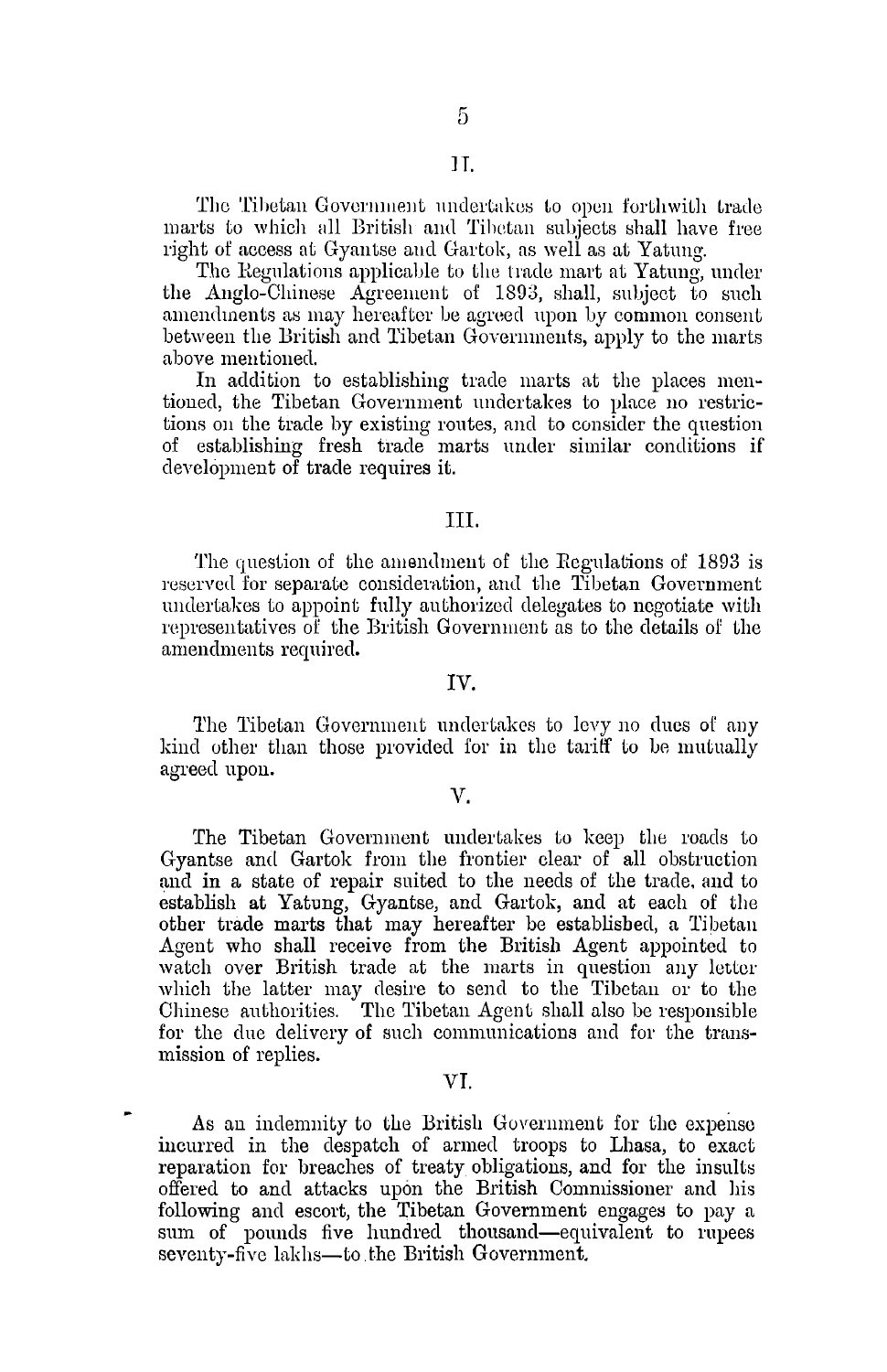The indemnity shall be payable at such place as the British Government may from time to time, after due notice, indicate whether in Tibet or in the British districts of Darjeeling or Jalpaiguri, in seventy-five annual instalments of rupees one lakh each on the 1st January m each year, beginning from the 1st January 1906.

#### V1I.

As security for the payment of the above-mentioned indemnity, and for the fulfilment of the provisions relative to trade marts specified in Articles II, III,  $\overline{IV}$  and V, the British Government shall continue to occupy the Chumbi valley until the indemnity has been paid and until the trade marts have been effectively opened for three years, whichever date may be the later.

#### VIII.

The Tibetan Government agrees to raze all forts and fortifications and remove all armaments which might impede the course of free communication between the British frontier and the towns of Gyantse and Lhasa.

#### IX.

The Government of Tibet engages that, without the previous consent of the British Government-

 $(a)$  no portion of Tibetan territory shall be ceded, sold, leased, mortgaged or otherwise given for occupation, to any Foreign Power;

(b) no such Power shall be permitted to intervene in Thibetan affairs ;

*(c)* no Representatives or Agents of any Foreign Power shall be admitted to Tibet;

 $(d)$  no concessions for railways, roads, telegraphs, mining or other rights, shall be granted to any Foreign Power, or to the subject of any Foreign Power. In the event of consent to such concessions being granted, similar or equivalent concessions shall be granted to the British Government;

 $(e)$  no Tibetan revenues, whether in kind or in cash, shall be pledged or assigned to any Foreign Power, or to the subject of any Foreign Power,

#### X.

In witness whereof the negotiators have signed the same, and affixed thereunto the seals of their arms.

Done in quintnplicate at Lhasa, this 7th day of September in the year of our Lord one thousand nine hundred and four, cone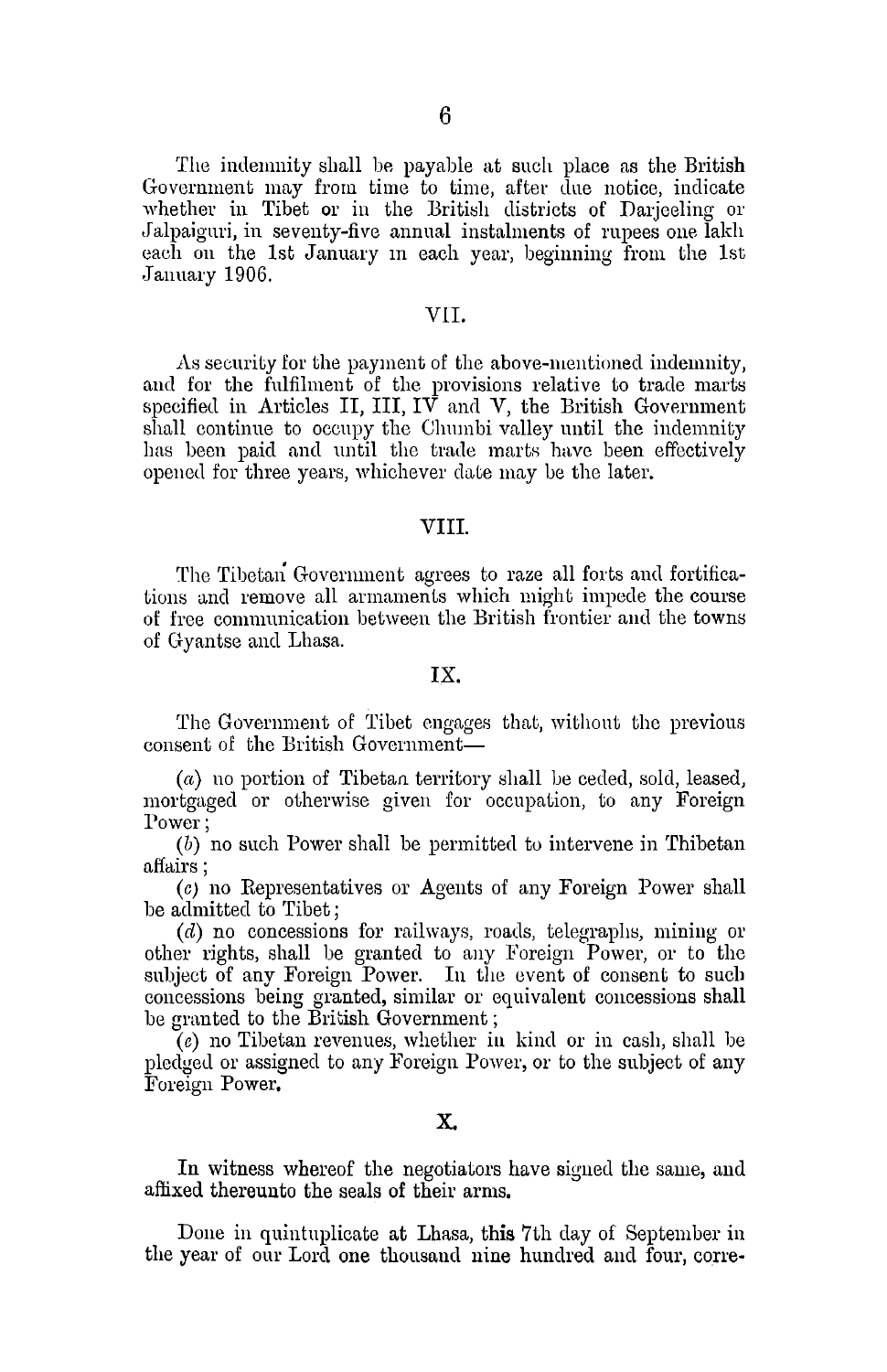sponding with the Tibetan date, the 27th day of the seventh month of the Wood Dragon year.



In proceeding to the signature of the Convention, dated this day, the representatives of Great Britain and Tibet declare that the English text shall he binding.

Tibet Frontier